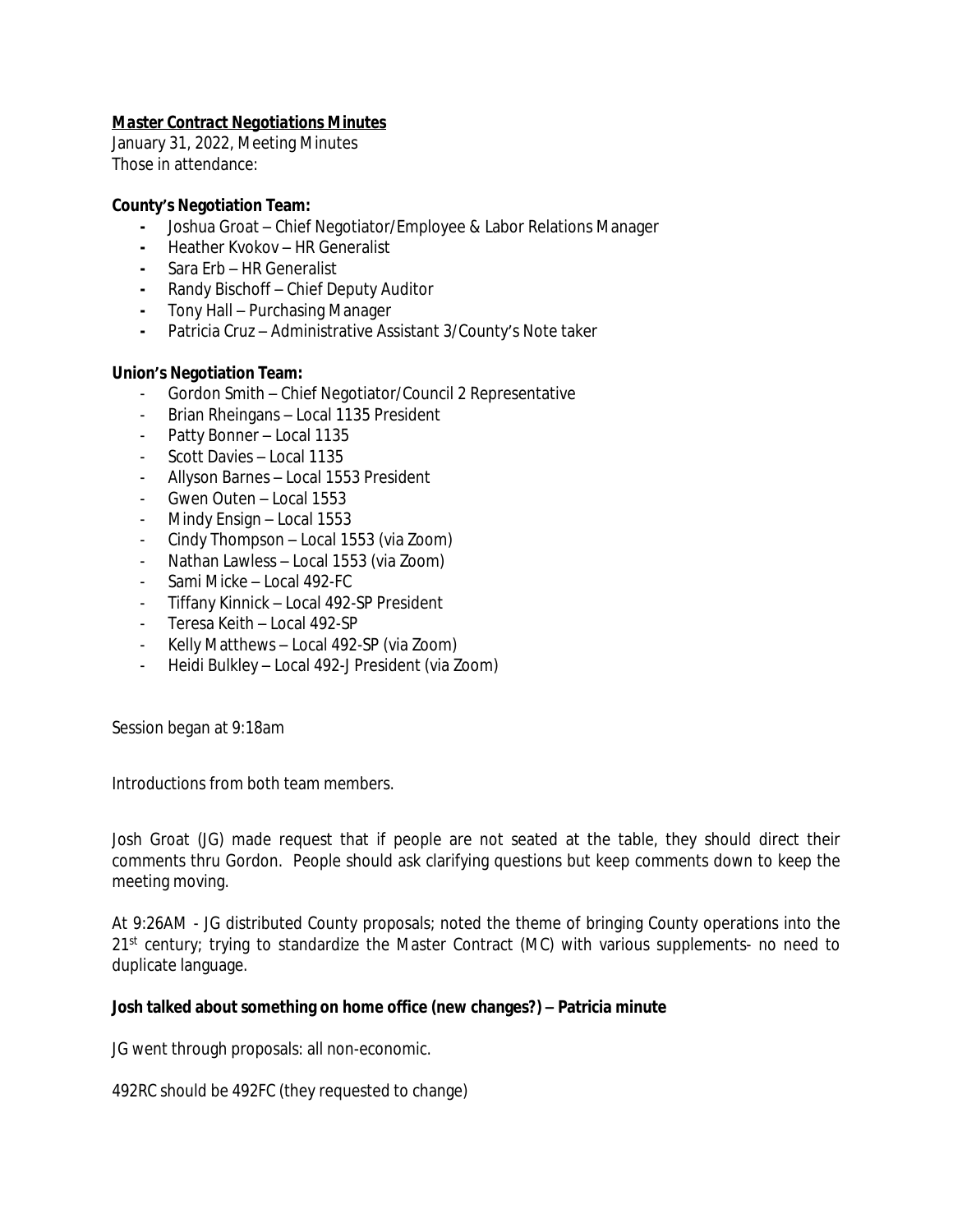### **Prop 2**

**Article 4:** Article 4.3.2 Local 1553: Remove 911 Emergency Communications and Risk Management Josh said the Risk Management should be in HR, because of confidentially.

Gordon asked for data backing up our statement that they do not belong

### **Prop 3**

**Article 5 -** Incorporates most of the content of the 2018 memo per the Janus decision; there are, however, some revisions

Josh cannot find legal basis for employer to remain neutral, so removing. Josh said Employer has the right to communicate with employees as long as they are specifically sharing facs.

Not employers job to provide payroll deduction authorization; additionally, there have been changes to state law allowing for different methods of approval.

Changing to union providing authorization to ER for new members not the other way around.

**Article 5.3** - New hires- proposing no longer have union present at new hire orientation (captive audience meeting; employees are unaware they can leave if they so choose)- union can set up another date/time to present to employees.

New hire- crossed out orientation, provide new hire list once a month to the union. Provides equity for union and employer regarding captive audience situation for either side

 **Article 5.7 -** Removing specific hours for probation period; will just use months. Clean up of language from Administrative stand point. Percentage employees the same as part-time, clean up of definitions

### **Prop 4**

**Article 6.3.1** 4 weeks is a long time to wait for implementation; employer will provide as much notice as possible… but not less than 7 calendar days. Change the time frame from 4 weeks to 7 days for union response on ER changes

### **Prop 5**

**Article 7.2.2** – approval from Elected/Dept head rather than just notification that the union will have full and free access to a department to conduct union activities

**Article 7.3 –** eliminate rollover of days, limit to 1 per work unit, rather than 10% of unit. Eliminating administrative burden of 7.3 (rollover provision).

#### **Prop 6**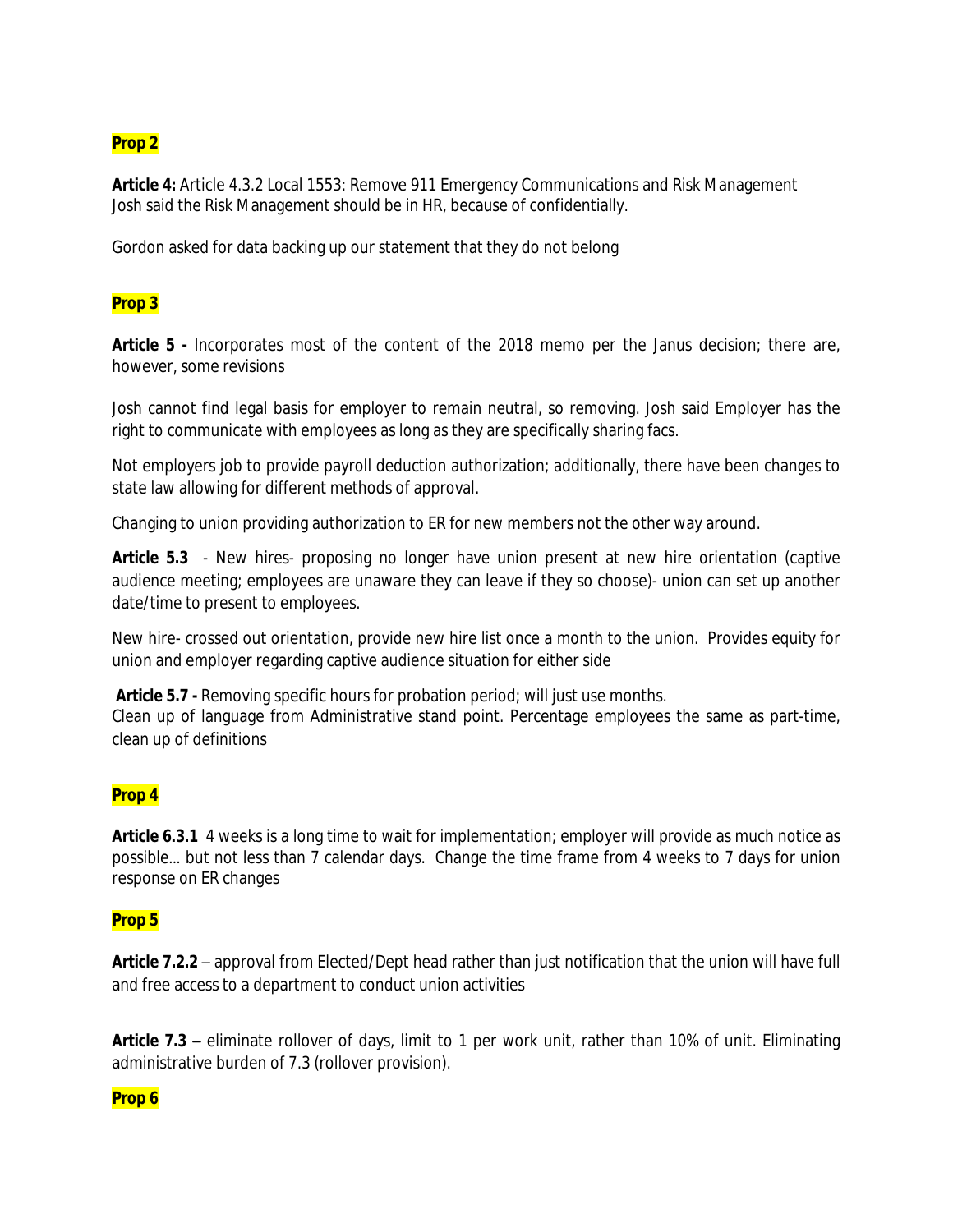**Article 9.1** - change from days to hours, clean up, updated max to hours rather than days. Moving away from days to listing specific hours

### **Prop 7**

**Article 10.1 -** Changed to hours rather than days

**Article 10.8** - Moving bereavement to Leaves of Absence- more appropriate placement

## **Prop 8**:

Updating language, employees and employers are wanting more flexibility with their work days, there are multiple MOU's specific to this article of hours of work in the system. Impossible to add language to contract for each unique situations.

Gordon: Will we receive notification for request to Impact bargain or does management feel we do not need to. Josh stated we will follow-up to his question.

**Article 12.3 -** change- only hours worked will county toward overtime

#### **Prop 9**

**Article 13.3.2 –** If employee is set up to work from home they are required to even if the county operations are shut down for an emergency, everyone else will need to use accruals

Removed any article that stated "look to individual supplemental"

## **Prop 10 and 11**

Hiedi Buckley stated in past, there was a placeholder in the MC so supplemental agreements had something to tie to (for consistency) and to help find the same article in the supplemental agreements.

JG stated in the future, we may look at a different format for the supplementals

### **Prop 12**

**Article 17** – call out oral reprimands since they have a different grievance process.

### **Prop 13**

**Article 18.6** – add new language timeframe for dealing with situations that were discovered, the County wants to take care of issues as quick as possible. Would not apply to arbitration decisions.

Josh said, This article will not apply to an arbitrators ruling in cases of suspension or discharge.

Gordon was about to ask the question above.

### **Prop 14**

All union employees will be referred on the same list; all positions will be posted on NeoGov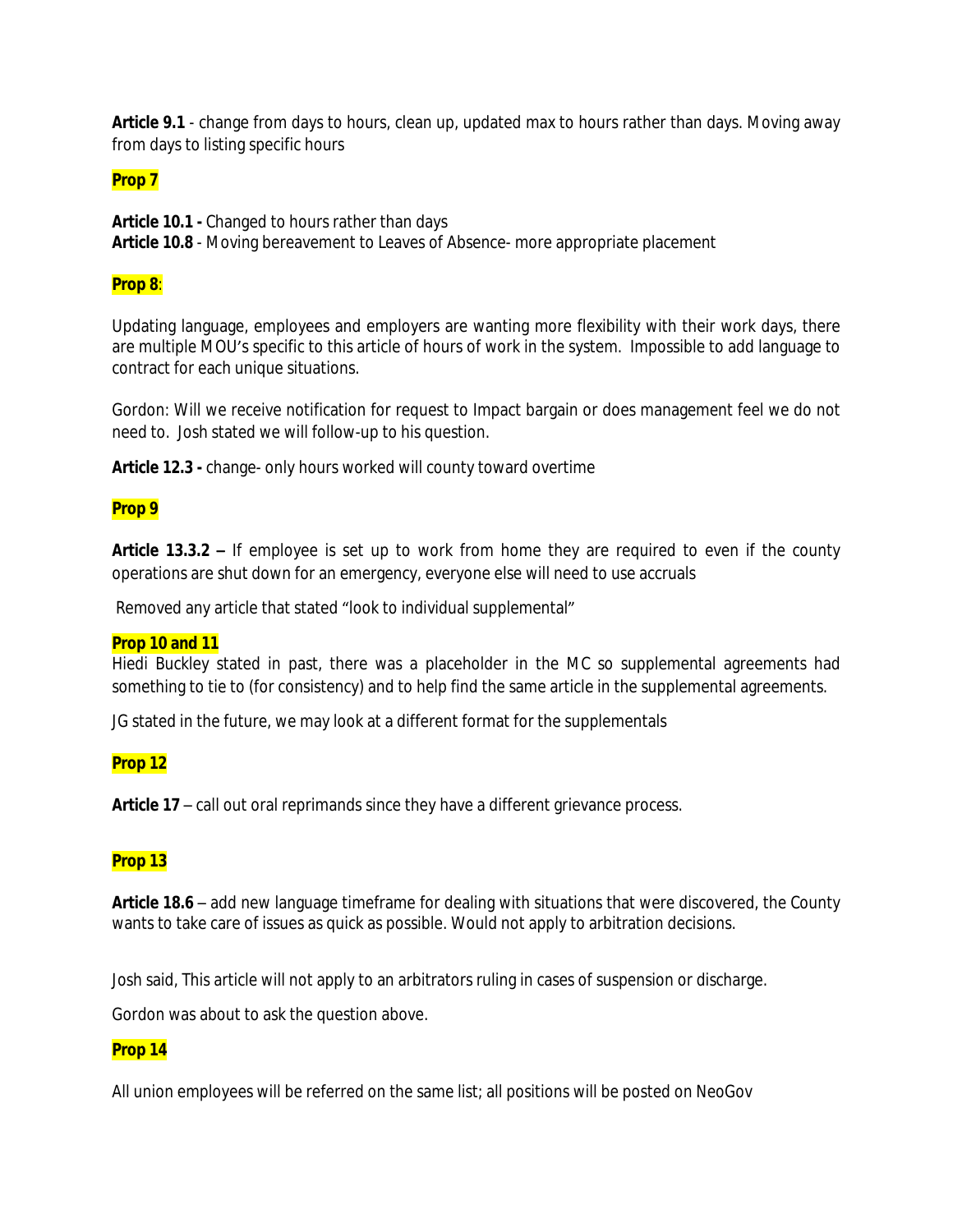Josh talked about take out 19.1.3 cause doesn't make sense keep it as a article.

## **Prop 15**

**Article 21** – any union requests must come from union reps (Gordon and Natalie). Others go through public records request process.

## **Prop 16**

**Article 21.2.1 -** HR will house official personnel file- departments need to send key documents to that file. The individual departments can hold a file, but the department files would be considered unofficial.

**Article 22.3** – Eliminate - Dress code is unnecessary- handled at department level. Spokane County has dress code policy.

**Article 22.5** (Safety Shoes)- want consistency across County; currently different departments provide different benefit levels. Reimbursing vs lump sum (which is taxed)

**Article 22.7** Proposing to use the IRS provision as standard for all employees as reimbursement for mileage and proposing to eliminate the Assessor's MOU

**Article 22.9** Employer has no intention of supplanting union employees. New language that allows a non-union member to "step in" and do union work for specific needs, short periods of time.

### **Prop 17**

WA – not allowed to strike. What could happen if EE's tried to hold illegal strike, looking for union to step in.

# **Prop 19**

Looking for a 4 year contract, 1/1/2021- 12/31/2024.

# **Prop 20**

Eliminate shared leave; WA State offers paid family and medical leave- shared leave is no longer needed.

# **Prop 21**

Many changes in this proposal are tied to/resulting from implementation of the classification study.

Creation of class specs (15.3.4 and 15.3.6) is an HR driven process; shouldn't be in CBA Remove 15.3.5.4- no employee should be working out of class for 9 months Remove 15.3.6 (reclassification)- classification study will put employees in right class. HR is currently looking to hire someone to continually update class specs and salary grades, to make sure we're competitive with the market.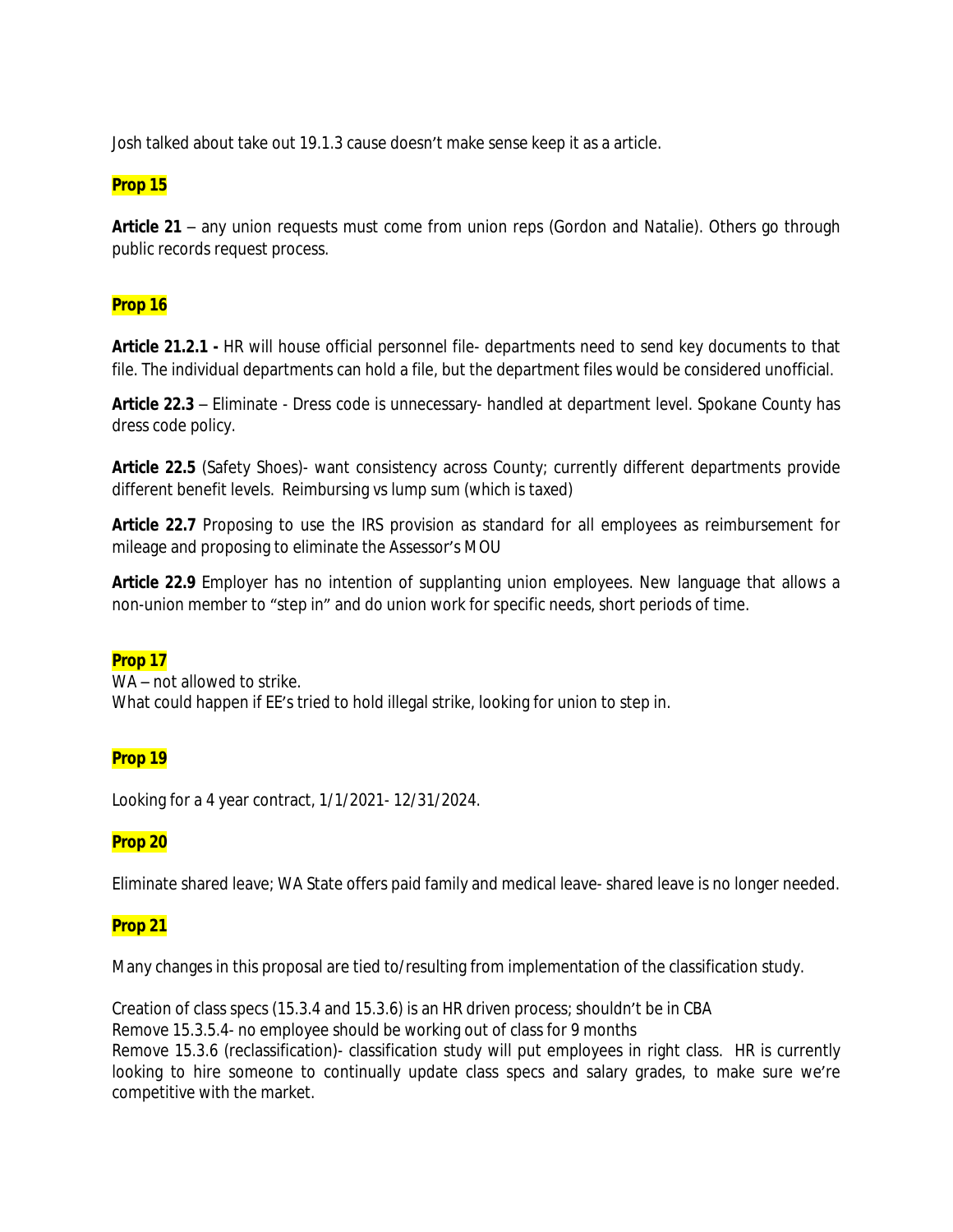Advance step – ability also look at internal equity.

## **Prop 22**

Seven Tests of Just Cause are best practice for HR; to build a case and defend actions, departments/HR need to follow just cause- doesn't need to be in CBA

# **Prop 23**

lags pay, moving to bi-weekly pay

Both sides moved to Caucus rooms at 10:24AM.

#### **Reconvene at 11:11am**

#### **Clarifying question from GS:**

#### **Prop 16**

How do Civil Service files factor in? 492 FC and SP – civil service or HR? Josh's response was we would need to look into this and respond to the Union at the next meeting.

If certain groups are currently receiving a greater benefit (e.g. 1135- \$200/year), would benefit be reduced?

JG: yes, looking for consistency across the County

Current roads is higher than proposed, would we keep theirs at the higher amount, Josh states we would provide whatever is agreed to is across the board.

### **Prop 6**

492SP is on PTO… any changes to that plan, or status quo? JG: status quo

### **Prop 14**

How will the County accommodate groups who don't have regular access to PC's (1135, SCRAPS employees, etc.)

JG: current practice is for HR to compile list of openings and distribute to departments; HR will continue that practice

Vacancies and posting in NEOGOV for groups without access to computer.

Jordan sends a list to departments and they still have the right to post if they want to.

### **Prop 16**

How will the change in mileage reimbursement affect Assessor's Office?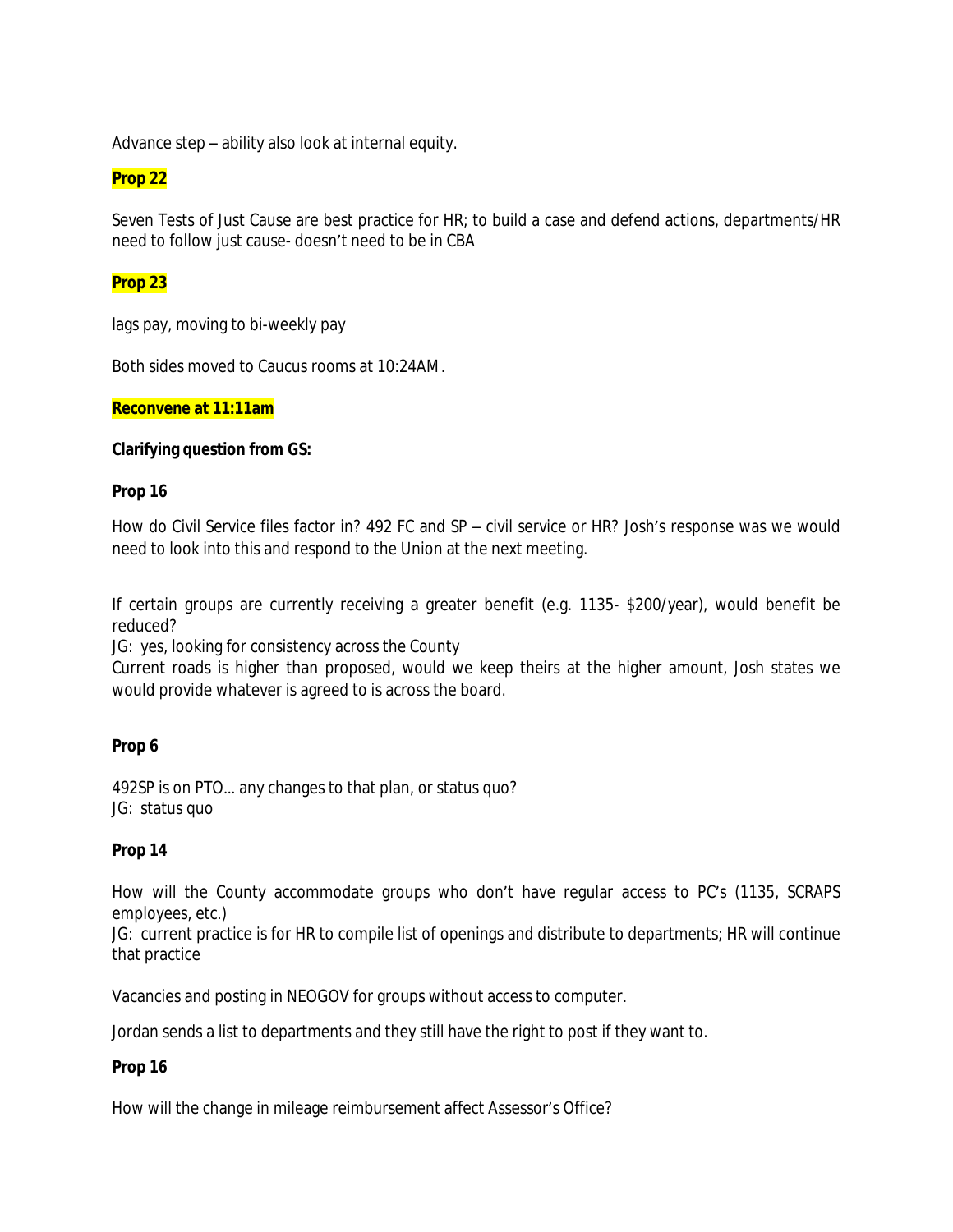JG: change will apply to employees in the Assessor's Office, as well (their current arrangement will end) (discussion followed about how current practice in Assessor's Office came to be)

Jonathan (zoom) Assessors – unique group, use their personal cars to do their work, take a beating on washboard roads they are required to maintain higher level of insurance.

#### **Presentation of Union proposals:**

GS: theme is around recruitment & retention problems and acknowledgement that employees have gone above and beyond, working through COVID.

Agree with a four year contract

GS went through proposals: various comments noted below. Unless specifically noted, comments are from union:

Prop 1: also have interest in contract through 12/31/2024.

Prop 2: cost of living has been trending at around 6%- believe wage proposals are defendable. We are all aware of how COLA has been trending even SS got a 5% increase

Prop 3: Medical - no issue if County wants to add additional plan options, just don't want any detrimental impacts to current plans.

Prop 4: Comp study - retro to when implemented for non-reps (7/1/2020)- original compensation study (not subsequent classification study).

Prop 5: Retention incentive- departments are in dire need to keeping people. this was used in the past when we had nurses and worked, same language.

Prop 6: Service enhancement pay- aimed at increasing retention (adds extra step to salary range). New 5.12% for longevity pay after 10 years

Prop 7: HRA/VEBA- GS is aware of similar program at City of Cda; \$100/month would get the program started.

Prop 8: Add parent to extended leave provision of bereavement, not applicable to out of town restriction.

Prop 9: levels playing field; if employer misses deadline, grievance remedy automatically granted. want ER and Union to both have same repercussion if one side or other doesn't do their step in a timely manner.

Prop 10: Juneteenth as recognized holiday, 6/19.

Prop 11: Add PTO as voluntary option. Can PTO be offered, ER asked is this in addition or an either/or scenario

Heather Kvokov (HK) question- one time, irrevocable opt-in? GS: have to get back to us on opt-in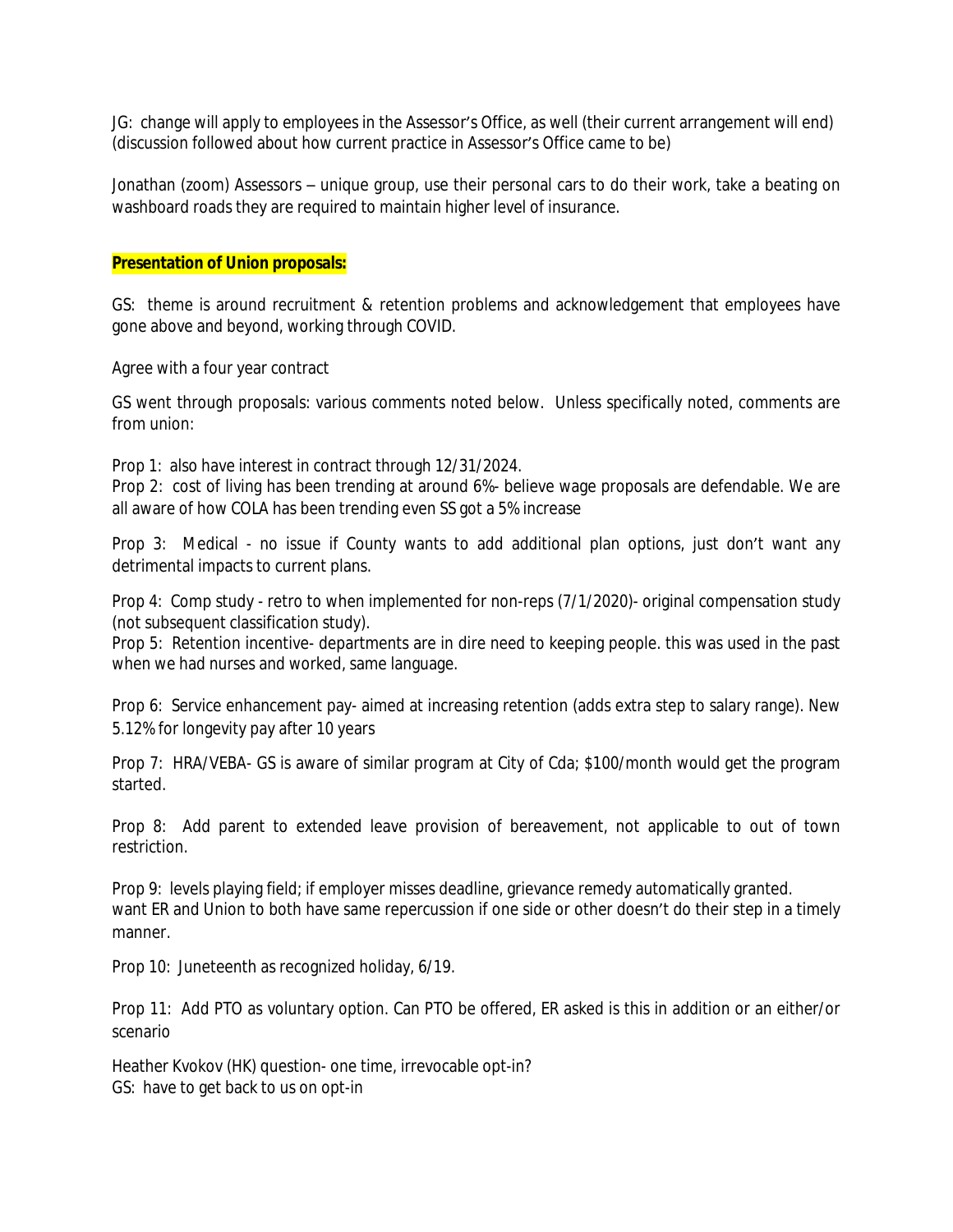Prop 12: Extend COBRA from 18 months to 60 months to spouse and dependents, want this as part of contract not part of policy.

Prop 13: Reclassification language- not ideal language, but serves as a placeholder for the issue. Wants process that will have the same set of rules for both the employer and the employees

Prop 14. Want the ability for current employees to be granted steps for education and experience.

Prop 15: Help out people who have been great stewards of their time; convert portion of unused sick leave to annual leave. way to award and incentivize good stewardship of their sick banks. (75 days?)

Prop 16: If future holidays declared, automatically add it to the list; don't need to wait to negotiate it into contract.

GS: Would like to obtain new CBA sooner than later; sees economic & non-economic as package. Would like to see economic proposal from County sooner than later to move things along. Economics can't be done in a vacuum.

JG asked for clarification around Prop 15- proposal states 75 days. GS: they will review.

JG: Employer and union are so far apart on economics. If union wants all economic proposals, will severely impact County. We are so far apart on economics; the cost of the retention bonus is 5 million just for the one article not including the other. We're not even going to be close. Cannot respond to economic issues today; will only respond to non-economic proposals.

Meeting took break at 11:40am; to reconvene at 1:30pm

#### **Reconvene at 1:27pm**

JG- no response from County on any economic proposals

County response to Union proposals:

TA: 1 (term of CBA)

No Response: proposals 2, 3, 4, 5, 6, 7, 10, 11, 12, 15

Reject:

Prop 8- consistency with rest of the County

Prop 9- no harm to employee if employer misses deadline; employee is the one who initiated the grievance. This is a union issue, if county misses date union can just advance to the next step. Josh – I am flexible and cannot imagine a time that we wouldn't be able to work on an issue.

Prop 13- County submitted our own proposal